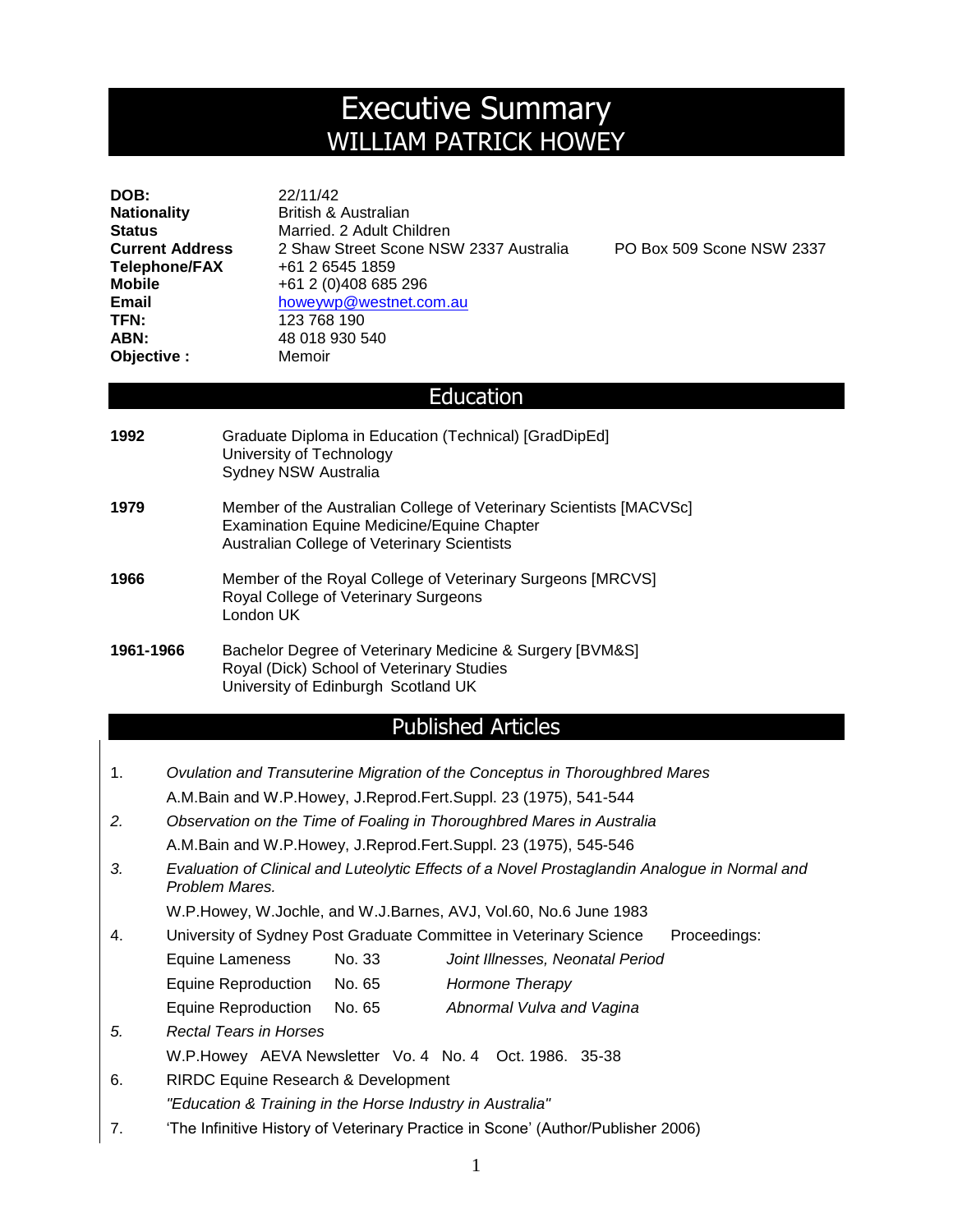- 8. Family History I
- 9. Family History II
- 10. Memoir\*
- 11. History of Thoroughbred Racing in the Upper Hunter Valley of NSW
- 12. White Park Horse Boxes and Sales

#### Awards

| Veterinary Surgeons Board of NSW                                               |                                                 |                                                       | 1993 - 1998 |
|--------------------------------------------------------------------------------|-------------------------------------------------|-------------------------------------------------------|-------------|
| President                                                                      | Australian Equine Veterinary Association (AEVA) |                                                       |             |
| Secretary                                                                      | <b>Australian Equine Veterinary Association</b> |                                                       | 1979 - 1980 |
| Committee                                                                      | <b>Australian Equine Veterinary Association</b> |                                                       | 1974 - 1981 |
| Chairman                                                                       | Equine Chapter ACVSC                            |                                                       | 1983 - 1984 |
| AEVA                                                                           | <b>Arnolds Literary Award</b>                   |                                                       | 1987        |
| <b>NSW Division AVA</b>                                                        |                                                 | Seddon Memorial Prize                                 | 1987        |
| Council                                                                        |                                                 | Australian Veterinary Association                     | 1976        |
|                                                                                |                                                 | Board of Management Australian Veterinary Association | 1976 - 1978 |
| Sydney University Post-Graduate Committee in Veterinary Science<br>Life Member |                                                 |                                                       |             |
|                                                                                |                                                 |                                                       |             |

Organising Committee (Vice-Chairman):

3rd. International Symposium on Equine Reproduction Sydney 1982

Australian Equine Research Foundation (A.E.R.F.) Reviewing Subcommittee 6 years

Hunter Valley Equine Research Foundation (HVERF) Co-founder: Honorary Secretary: Reviewing Sub-Committee

Clinical Research in Veterinary Practice - Scientific Publications

Scone Shire Council Horse Week Committee Horse Week VIP (1986)

Hunter Valley Bloodhorse Breeders Association (HVBHBA) Co-founder + Committee 15 years

HVBHBA President's Award "Contribution to Industry" 1995

# Professional Experience

| 1966-1967 | Strabane Veterinary Surgery, Strabane, Co. Tyrone, NI |
|-----------|-------------------------------------------------------|
| 1967-1996 | Scone Veterinary Hospital, Scone, NSW                 |
| 1990-1996 | New South Wales TAFE Commission                       |

Lecturer, Agriculture - Horse Management. Scone Campus, HIT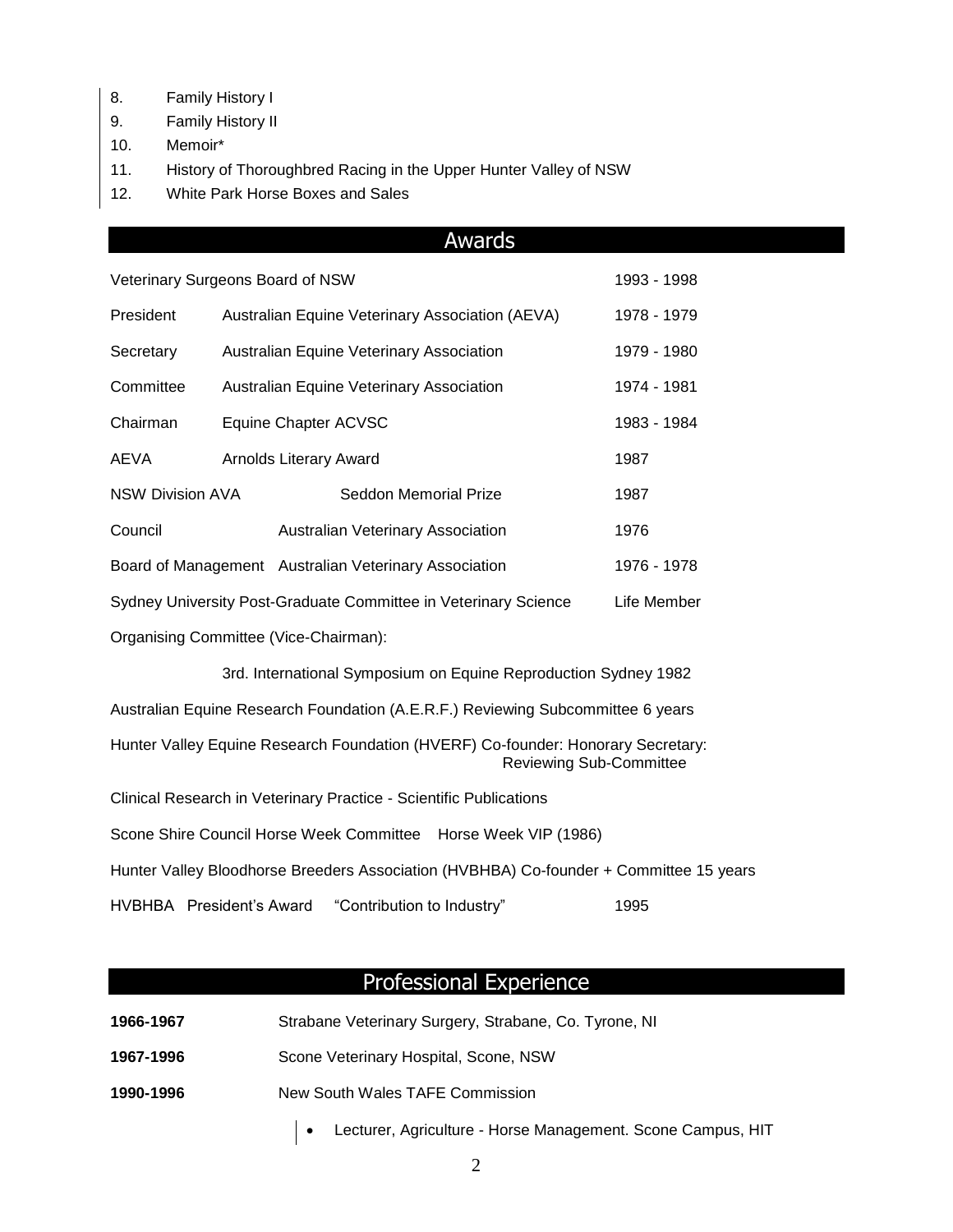|                | Rural & Mining Industry Training Division, Orange, NSW<br>$\bullet$                                                  |  |  |  |
|----------------|----------------------------------------------------------------------------------------------------------------------|--|--|--|
|                | Project Officer - Curriculum Development - Horse Courses<br>$\bullet$                                                |  |  |  |
|                | Special Project Officer - Horses<br>$\bullet$                                                                        |  |  |  |
|                | Industry Specialist, Fisheries and Intensive Animal Management<br>$\bullet$                                          |  |  |  |
|                | Chief Executive Officer, Animal Care and Ethics Board                                                                |  |  |  |
|                | Executive Member, Animal Care and Ethics Committee (ACEC), HIT<br>$\bullet$                                          |  |  |  |
|                |                                                                                                                      |  |  |  |
| 1996-2002      | University of Sydney<br>Post Graduate Foundation in Veterinary Science<br>Director (2000 - 2002)                     |  |  |  |
| 2003-2005      | Australian Equine Veterinary Association [AEVA]                                                                      |  |  |  |
|                | <b>Executive Officer</b>                                                                                             |  |  |  |
| 2014-2016      | University of Newcastle Animal Care & Ethics Committee (ACEC)                                                        |  |  |  |
|                | <b>Skills Set</b>                                                                                                    |  |  |  |
|                |                                                                                                                      |  |  |  |
| Language       | Fluent in English (oral and written)                                                                                 |  |  |  |
| ٠              | Rudimentary French and German                                                                                        |  |  |  |
| Computer       |                                                                                                                      |  |  |  |
| ٠              | Microsoft Word (Advanced)                                                                                            |  |  |  |
| ٠<br>٠         | <b>Microsoft Powerpoint</b><br>Microsoft Windows XP                                                                  |  |  |  |
|                |                                                                                                                      |  |  |  |
| Interpersonal  |                                                                                                                      |  |  |  |
| ٠<br>٠         | Communicate successfully with people from diverse cultural backgrounds<br>Work effectively within a team environment |  |  |  |
| ٠              | Work efficiently unsupervised                                                                                        |  |  |  |
| ٠              | Networking skills                                                                                                    |  |  |  |
| ٠              | Management experience<br>٠<br>Writing (Author)                                                                       |  |  |  |
|                |                                                                                                                      |  |  |  |
|                | <b>Interests and Hobbies</b>                                                                                         |  |  |  |
| $1967 - 2017*$ | Australian Veterinary Association - Life Member                                                                      |  |  |  |
| $1971 - 2017*$ | Australian Equine Veterinary Association - Life Member                                                               |  |  |  |
| $1977 - 2017*$ | Australian College of Veterinary Scientists - Life Member                                                            |  |  |  |
| $1993 - 1998$  | Veterinary Surgeons Board of New South Wales                                                                         |  |  |  |
| $1985 - 2007*$ | Hunter Valley Equine Research Foundation<br>(HVERF)                                                                  |  |  |  |
| 1977 - 1987    | Hunter Valley Blood Horse Breeders Association (HVBBA)                                                               |  |  |  |
|                | Foundation Committee & F2 Club (Forerunner)                                                                          |  |  |  |
| $1972 - 2017*$ | Scone Race Club (SRC) - Life Member                                                                                  |  |  |  |
| 1970 - 1978    | Scone Shire Council: White Park Committee                                                                            |  |  |  |
| 1978 - 1984    | Scone Shire Council Sporting Development Committee                                                                   |  |  |  |
| $1996 - 2017*$ | Royal Agricultural Society of New South Wales                                                                        |  |  |  |
|                | Council - Chairman of Veterinary Committee [2003 - 2004, 2007]                                                       |  |  |  |
|                | Honorary Councillor & Life Honorary Councillor                                                                       |  |  |  |
| $1998 - 2006$  | <b>NSW TAFE Commission</b>                                                                                           |  |  |  |
|                | <b>Animal Ethics Board</b>                                                                                           |  |  |  |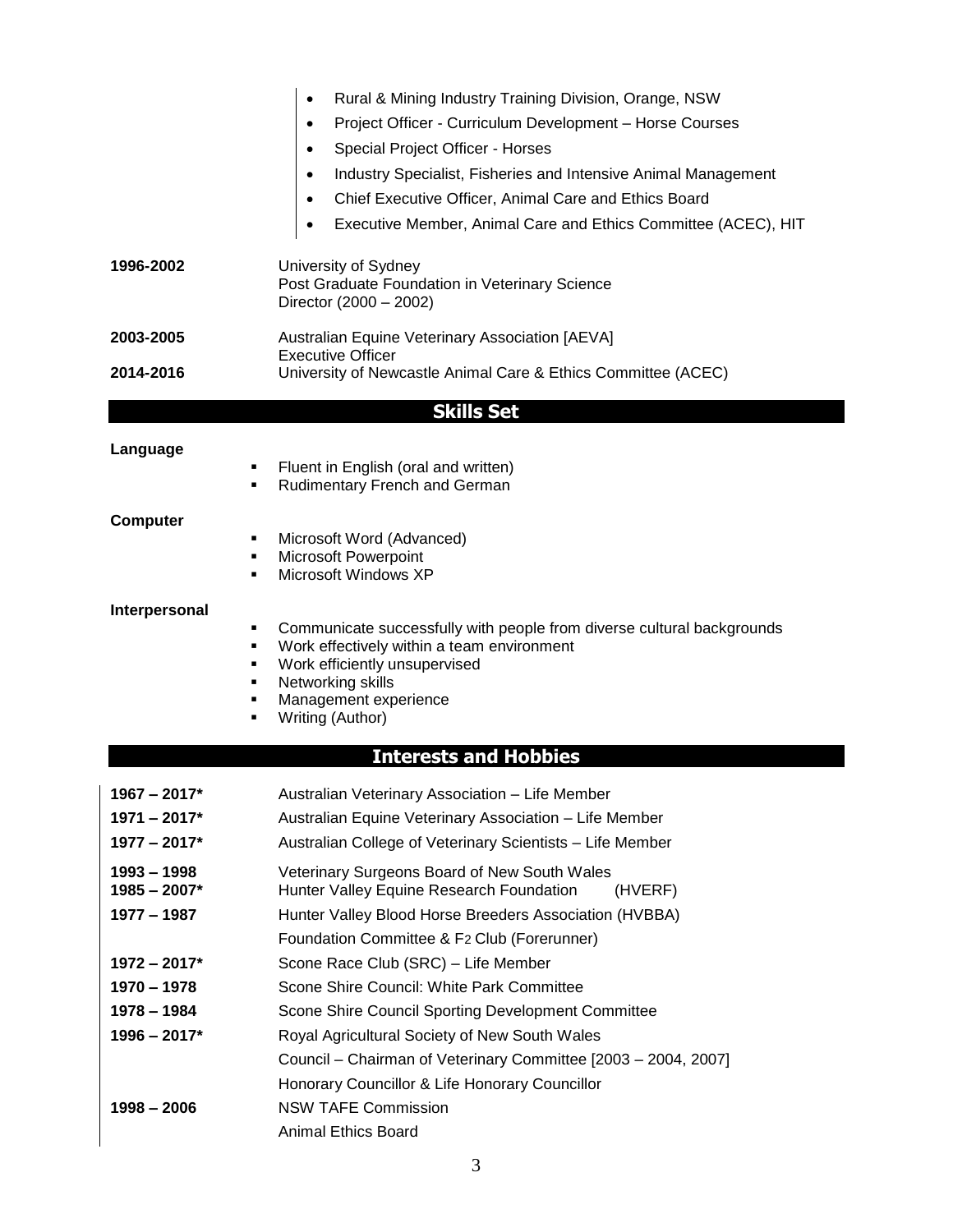| $2002 - 2015$ | Strathearn Village [Scone Aged Care Facility] |                                                                          |  |  |
|---------------|-----------------------------------------------|--------------------------------------------------------------------------|--|--|
|               | Board Member & Chairman of Board              |                                                                          |  |  |
| $2004 - 2005$ |                                               | VetCharityOrg. www.vetcharity.org ('Veterinarians without Borders')      |  |  |
| 2007 - 2010   | Rural Ambassador                              | <b>Black Dog Institute</b>                                               |  |  |
| 2008 - 2012   | Upper Hunter Shire Council                    | Councillor                                                               |  |  |
| $2008 - 2012$ | <b>Hunter Councils</b>                        | <b>UHSC Environment Delegate</b>                                         |  |  |
| $2014 - 2016$ |                                               | University of Newcastle Animal Care & Ethics Committee (ACEC Category A) |  |  |
| $2014 - 2016$ |                                               | Scone Literary Long Weekend Committee (Co-Founder & Original)            |  |  |
|               |                                               |                                                                          |  |  |

#### **Special Areas of Expertise and Experience Relevant to Community and Community Health:**

- Rural Veterinary Practice (30 years)
- Research, Education and Training in the Horse Industry
- Tertiary Education & CPD/CVE
- Beef Cattle Farming, Racing and Thoroughbred Breeding
- Sporting Organisations
- Aged Care & Community Health
- Psychological Wellbeing
- Travel

## **Ancillary**

| Scone Rugby Club              | Player 1968 - 1972                                                             | Captain 1 <sup>st</sup> XV (One occasion) |  |
|-------------------------------|--------------------------------------------------------------------------------|-------------------------------------------|--|
| Scone Junior Soccer           | <b>Foundation Committee</b><br>Minder & Coach of the 'Leprechauns' (Under 10s) |                                           |  |
| Scone Junior Cricket          | Coach of Under 12s                                                             |                                           |  |
| Darley/Godolphin Flying Start | Guest Lecturer 2005 - 2014                                                     |                                           |  |
| Mentor                        | AVA Mentoring Scheme 1916                                                      |                                           |  |

## **Hoof Prints**

### Hoof Prints in Scone

Tree Planting Society Horse Boxes @ White Park Scone Equine Hospital Scone Junior Soccer Scone Junior Cricket Scone Race Club Scone Rugby Club